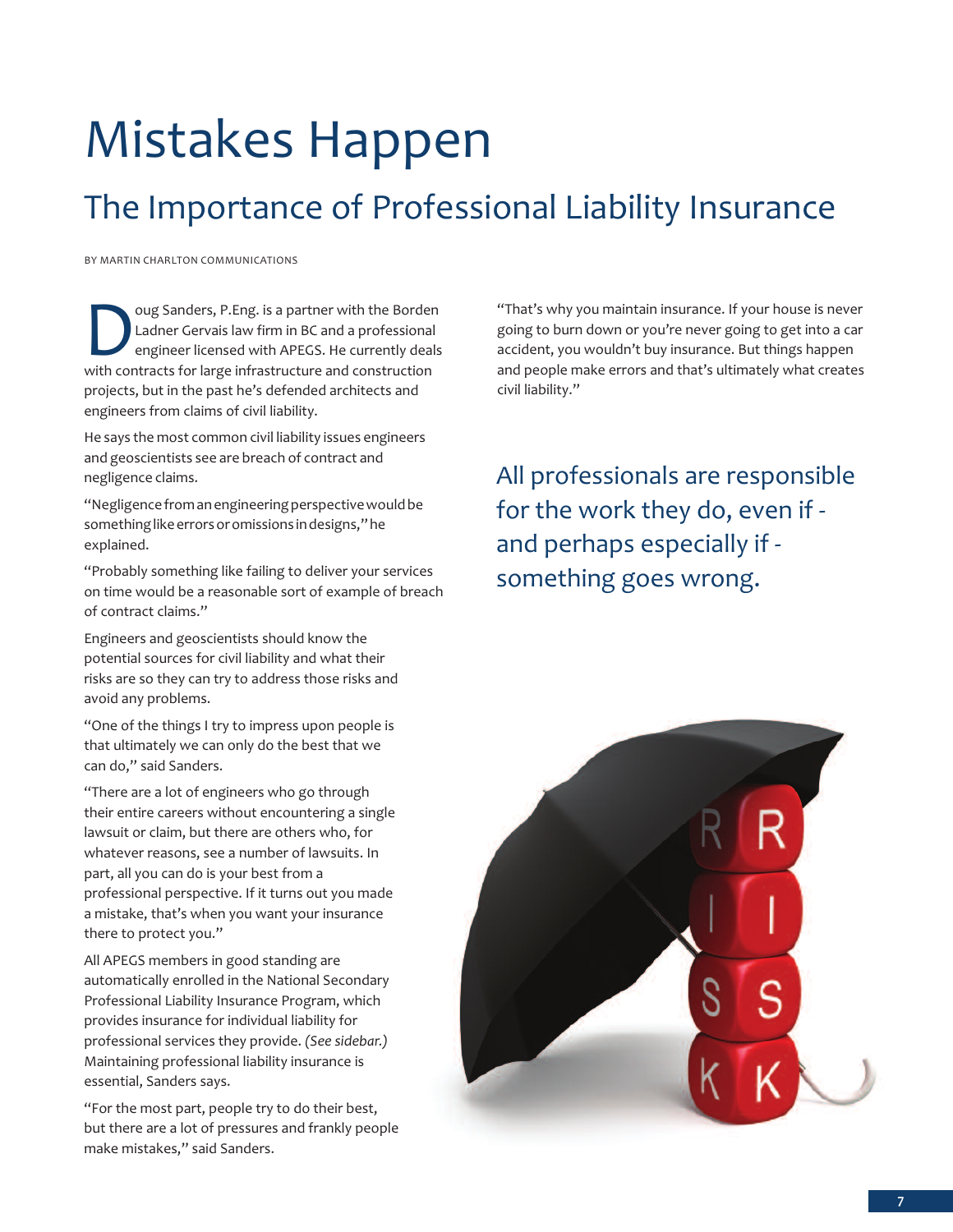

#### Sins of Omission

Douglas Curliss, QC agrees with Sanders about pressures in the workplace.

"there are all kinds of pressures out there in the work place in one form or another," said Curliss, Counsel, Public Prosecution Service of Canada, Saskatchewan regional office.

Unfortunately, sometimes these pressures lead not just to civil liability, but to criminal or quasi-criminal liability.

There are "at least dozens and maybe hundreds" of environmental regulations in Canada at the municipal, provincial, and federal levels, says Curliss. There are just as many laws on the health and safety side of criminal liability.

Some of those laws work the way we imagine most laws to work: they say you can't do something. But other laws say you have a positive duty to do something - those laws are broken by omissions.

#### Supervisors in particular need to know their responsibilities in this regard, says Curliss.

"Supervisors now have a greater liability for not doing things than they used to," he said. "If the supervisor sees something happening, like an employee that's about to do something dangerous... failing to act, failing to stop something from happening, is resulting in more and more criminal liability or quasi-criminal liability."

#### Curliss's advice:

If you think something seems off, tell someone. Even if you're just doing what someone else told you to do, you could still end up being guilty of criminal or quasi-criminal offences.

Clearly, professional liability insurance won't protect you from facing a claim or lawsuit, but it will help with the financial hardship of such a situation. Employers often cover part of the expenses, but the National Secondary Professional Liability Insurance Program helps with additional expenses professionals are often required to pay as an individual.

#### What's aPEgS Role?

Hopefully members will never see a civil liability or criminal liability case but if a member does what steps will APEGS take to help.

Technically, APEGS doesn't handle civil liability or criminal liability cases, but if a member faces in such a case, it might be an indicator of professional misconduct or professional incompetence, which aPEgS does deal with.

Members are bound by a code of ethics, explains Robert McDonald, P.Eng., APEGS director of membership and legal services. If you break that code, you may have your licence revoked.

One example of professional misconduct that McDonald cites working outside a members area of competence.

"I'm a chemical engineer, and you'd be surprised how many people phone the office and ask, 'Are you a professional engineer? Can I bring my house plans down to your office and can you put your seal on it so I can get a building permit?' Sorry, but I know nothing about structures."

Professional incompetence will come as a result of a catastrophic failure, for example, if a building falls down, says McDonald. While still under investigation, a recent event that may come to mind for many is the collapse of the roof of the algo Centre Mall in Elliot Lake, Ontario on june 23.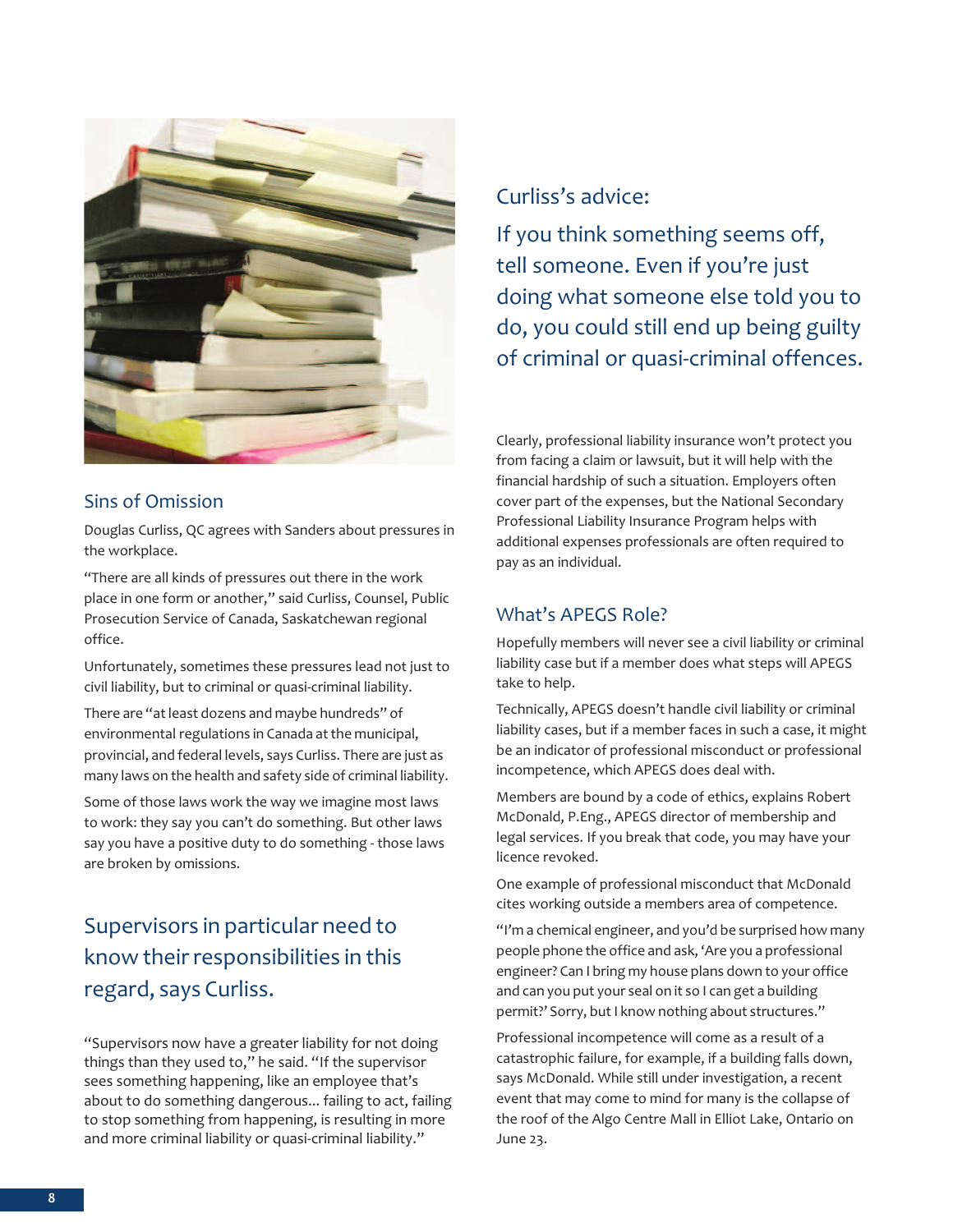The APEGS system is complaintsbased. If APEGS receives a complaint, it investigates it in a fair and objective fashion.

APEGS saw about five to 10 complaints per year and it generally holds one or two discipline hearings, though some years it has no hearings at all. Even though APEGS has a large and ever-growing number of members, it doesn't have a large number of complaints, McDonald says.

although the system is complaints-based, if there is a catastrophic failure, APEGS will look into the issue, which is why it participated in the North Battleford water inquiry in 2001. A cryptosporidium bacterium outbreak was traced to the city's water treatment plant.

"It was a failure of an engineered system and 7,000 people got sick. From that perspective, we're looking to see who were the engineers involved," said McDonald.

Generally, no one sets out to deliberately violate the code of ethics orto create a poor design, says MacDonald. If something does go wrong, APEGS supports its members in every way it can, but first and foremost, its obligations are geared toward public safety and public interest.

APEGS proactively tries to keep members out of trouble through professional development and its law and ethics seminar, but it has no tolerance for members who are found to have deliberately broken the code of ethics.

If you have any questions about the APEGS code of ethics or secondary professional liability insurance, please visit apegs.sk.ca or call 1-800-500-9547.

## **Something to Brag About?**

The January-February issue of *The Professional Edge* is all about you!

Our annual Company Profiles issue will profile Saskatchewan-based engineering and geoscience companies and projects. If you want your company or project profiled, or would like to recommend one, let us know.

Please contact: Professional Edge editor Lyle Hewitt @ lyle@martincharlton.ca